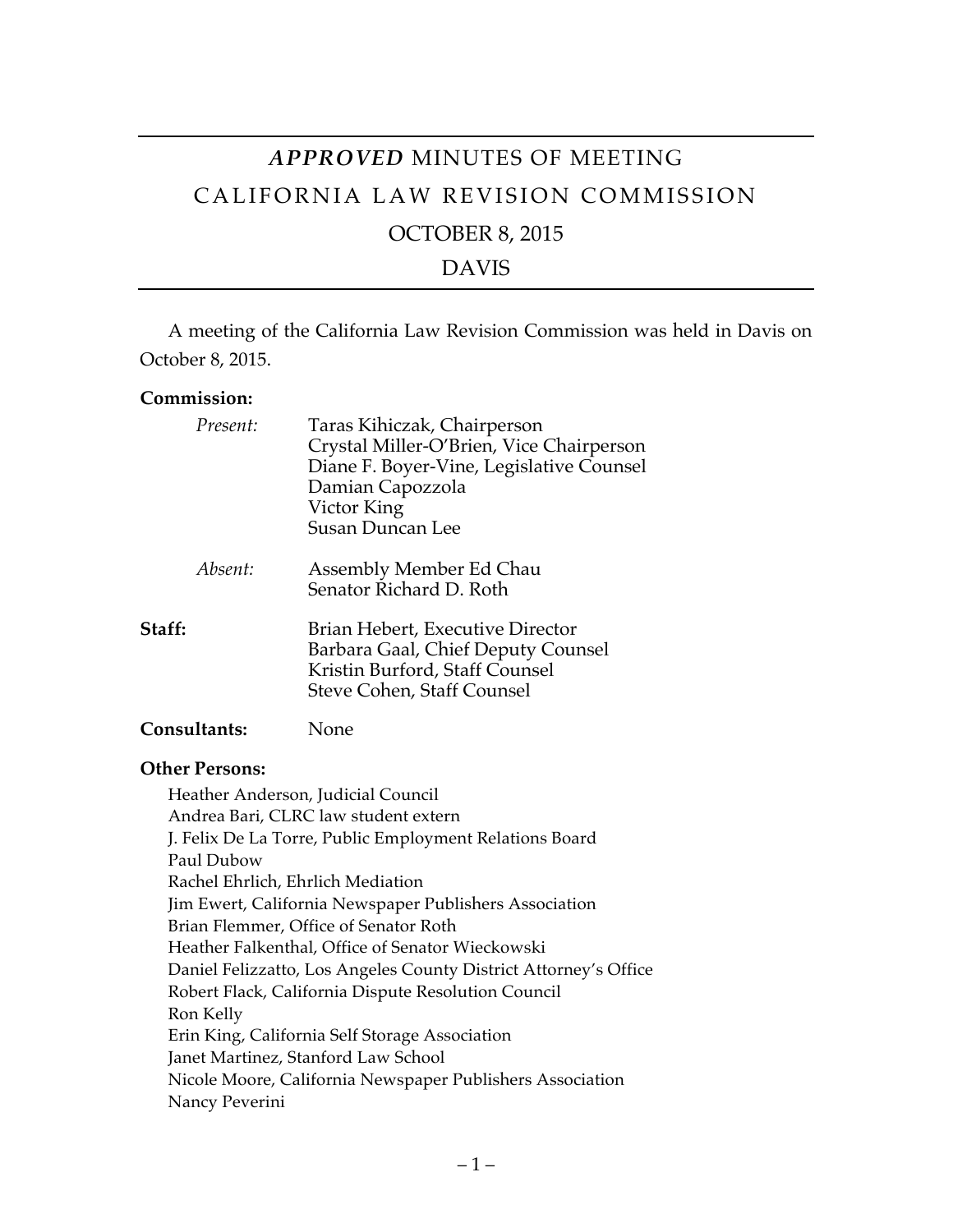Patricia Prince, Prince Law & Mediation Barbara Proctor, California Dispute Resolution Council Kimberly Siclari, California Self Storage Association Harold M. Thomas, Butte County District Attorney's Office Loretta van der Pol, Public Employment Relations Board John S. Warnlof, California Dispute Resolution Council

| CONTENTS                                                                                  |  |
|-------------------------------------------------------------------------------------------|--|
|                                                                                           |  |
|                                                                                           |  |
|                                                                                           |  |
|                                                                                           |  |
|                                                                                           |  |
|                                                                                           |  |
| Study D-1200 - Recognition of Tribal and Foreign Court Money Judgments 3                  |  |
|                                                                                           |  |
| Study K-402 — Relationship Between Mediation Confidentiality and Attorney Malpractice and |  |
|                                                                                           |  |
|                                                                                           |  |

#### 1 **APPROVAL OF ACTIONS TAKEN**

 Unless otherwise indicated, the Commission decisions noted in these Minutes were approved by all members present at the meeting. If a member who was present at the meeting voted against a particular decision, abstained from voting, or was not present when the decision was made, that fact will be noted in connection with the affected decision.

#### 7 MINUTES OF AUGUST 7, 2015, COMMISSION MEETING

8 Memorandum 2015-29 presented a draft of the Minutes of the August 7, 2015,

9 Commission meeting. The Commission approved the Minutes, without change.

#### 10 ADMINISTRATIVE MATTERS

#### 11 **Report of Executive Director**

12 The Executive Director reported that proposed Memorandum 2015-39 had 13 been removed from the agenda. The matters addressed in that memorandum 14 will be considered at a future meeting.

15 The Executive Director introduced Andrea Bari, a second-year law student at 16 King Hall School of Law, currently serving the Commission as an extern.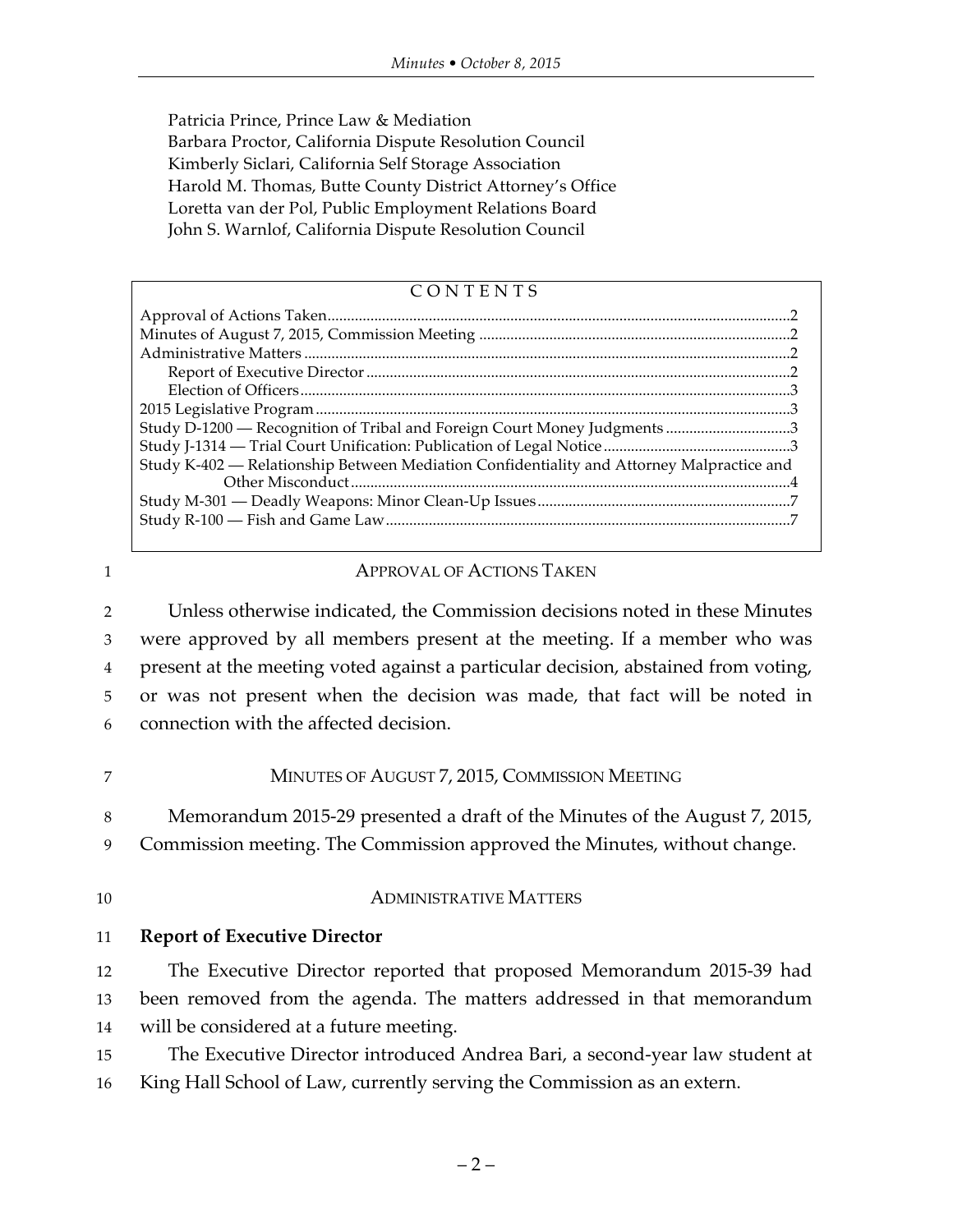The Commission decided to move the location of its December 2015 meeting to Los Angeles. *(Commissioner Miller-O'Brien voted against this decision.)*

#### **Election of Officers**

 The Commission considered Memorandum 2015-26, relating to the election of Commission officers. The Commission elected Taras Kihiczak as Chairperson and Crystal Miller-O'Brien as Vice Chairperson, for terms commencing immediately and ending August 31, 2016. The Commission waived the fourth paragraph of Rule 1.1 of the *Handbook of Commission Practices and Procedures* (relating to consecutive terms).

#### 10 2015 LEGISLATIVE PROGRAM

 The Commission considered Memorandum 2015-42, reporting on the Commission's 2015 legislative program. No Commission action was required or taken.

STUDY D-1200 — RECOGNITION OF TRIBAL AND FOREIGN COURT MONEY JUDGMENTS

 The Commission considered Memorandum 2015-38, discussing the degree of judicial discretion afforded to courts when deciding whether to recognize a foreign judgment under the Uniform Foreign-Country Money Judgments Recognition Act.

 With respect to the issues discussed in the memorandum, the Commission decided not to make any changes to the related California statutes.

 The staff will contact the Uniform Law Commission to discuss the different considerations that may bear on how a court decides to exercise its discretion. When the staff prepares a draft tentative recommendation for this study, the staff will include Comment language that discusses the exercise of judicial discretion.

#### STUDY J-1314 — TRIAL COURT UNIFICATION: PUBLICATION OF LEGAL NOTICE

 The Commission considered Memorandum 2015-44, presenting a staff draft recommendation on *Trial Court Unification: Publication of Legal Notice*.

 The Commission decided to replace the district descriptions for San Bernardino and San Diego counties with the district descriptions set out on pages 10-12 of Memorandum 2015-44.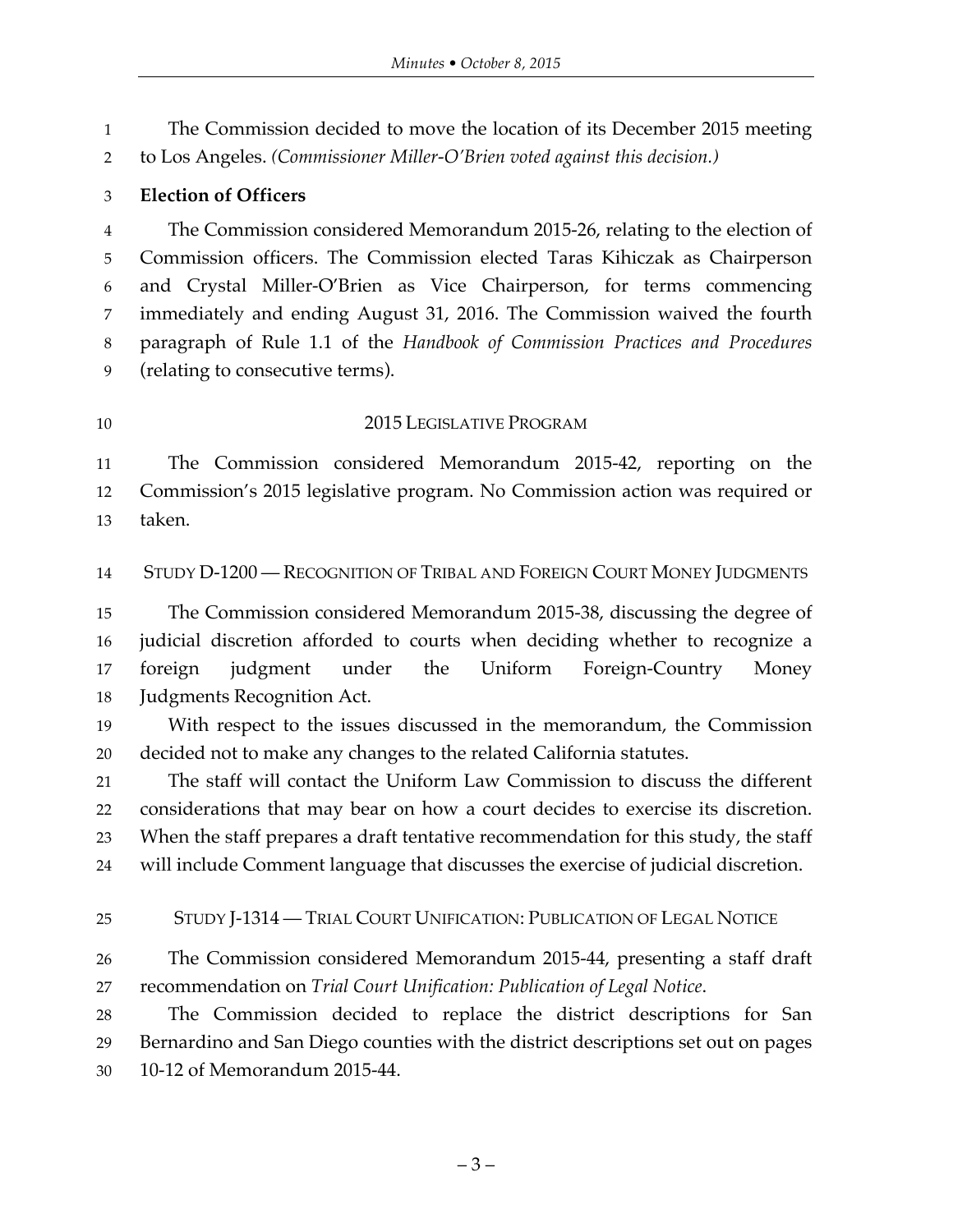With those changes and any necessary conforming revisions, the Commission approved the draft as a final recommendation.

## STUDY K-402 — RELATIONSHIP BETWEEN MEDIATION CONFIDENTIALITY AND ATTORNEY MALPRACTICE AND OTHER MISCONDUCT

 The Commission considered Memorandum 2015-45 and its First Supplement (drafting issues) and Memorandum 2015-46 and its First and Second Supplements (public comment). The Commission also considered the three communications attached to the Third Supplement to Memorandum 2015-46, which the staff distributed at the meeting along with the Second Supplement to Memorandum 2015-46.

 The staff mentioned the recent publicity relating to this study and apparent confusion regarding the status of the study. The Commission considered but did not pursue the possibility of submitting a short written statement to media sources to clarify the status of the study. *(Chairperson Kihiczak, Vice Chairperson Miller-O'Brien, and Commissioner Capozzola voted to take that step; Commissioners Boyer-Vine, King, and Lee voted against it.)*

 For purposes of preparing a draft of a tentative recommendation, the Commission made the following decisions:

## **General Concept**

 Commissioner King moved for reconsideration of the Commission's August 7 decision "to begin the process of preparing a draft of a tentative recommendation that would propose an exception to the mediation confidentiality statutes (Evid. Code §§ 1115-1128) to address 'attorney malpractice and other misconduct.'" See Minutes (Aug. 7, 2015), p. 5. His motion failed because it was not seconded.

## **Types of Misconduct to Cover**

 The Commission reconsidered its August 7 decision that the proposed new exception "should apply to alleged misconduct of an attorney or an attorney- mediator." See Minutes (Aug. 7, 2015), p. 5. The Commission decided that the exception should only apply to alleged misconduct of an attorney acting as an advocate, not to alleged misconduct of an attorney-mediator. *(Vice Chairperson Miller-O'Brien voted against this decision.)*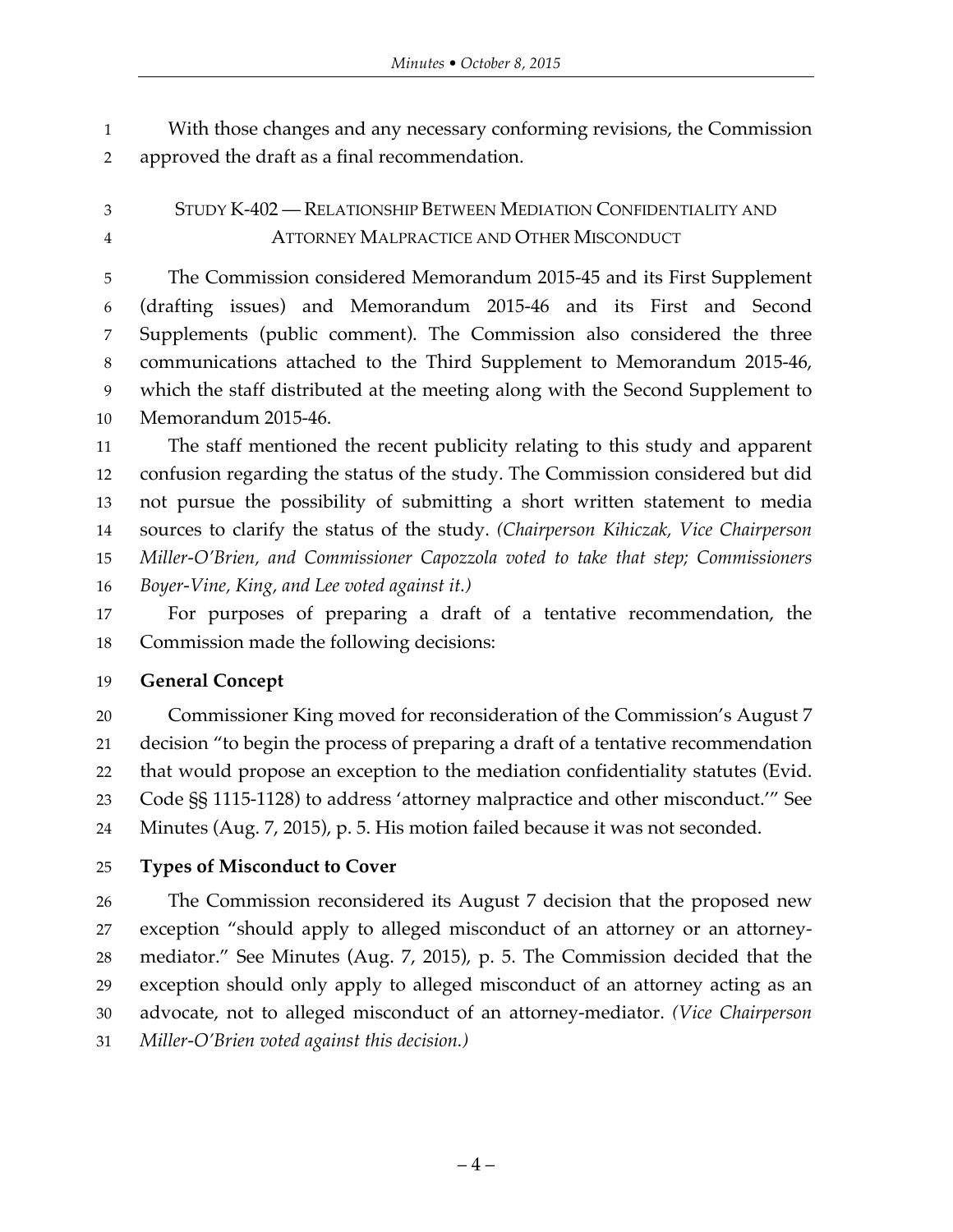#### **Mediator Immunity**

- The Commission decided that the proposed statutory text in the tentative recommendation should include a statement along the following lines:
- 

 Nothing in this section is intended to affect the extent to which a mediator is, or is not, immune from liability under existing law.

### **Timing of the Alleged Misconduct**

 The Commission reconsidered its August 7 decision that the proposed new exception "should apply regardless of whether the alleged misconduct occurred during a mediation." See Minutes (Aug. 7, 2015), p. 5. The Commission decided that the exception should only apply to evidence of misconduct that allegedly occurred in the context of a mediation. This would include misconduct that allegedly occurred at *any* stage of the mediation process (encompassing the full span of mediation activities, such as a mediation consultation, a face-to-face mediation session, a mediation brief, a mediation-related phone call, or other mediation-related activity). The key consideration is whether the misconduct allegedly occurred in a mediation context, not the time and date of the alleged misconduct.

## **Types of Proceedings in Which the Exception Would Apply**

 Commissioner King moved for reconsideration of the Commission's August 7 decision that the proposed new exception should apply in a State Bar disciplinary proceeding and a legal malpractice case. See Minutes (Aug. 7, 2015), p. 5. More precisely, he moved that the exception should only apply in a State Bar disciplinary proceeding. His motion failed because it was not seconded.

 The Commission also specifically considered whether the proposed new exception should apply in a proceeding relating to enforcement of a mediated settlement agreement (e.g., a proceeding to rescind a mediated settlement agreement or a proceeding to enforce such an agreement). The Commission decided that the exception should not apply in that type of proceeding. *(Commissioner Boyer-Vine abstained from this decision.)*

 The Commission deferred decision on how to handle disputes relating to attorney-client fee agreements (see Memorandum 2015-45, pp. 23-25; First Supplement to Memorandum 2015-45, p. 3 & Exhibit pp. 3, 4, 6). The Commission asked the staff to provide further analysis of that matter for another meeting.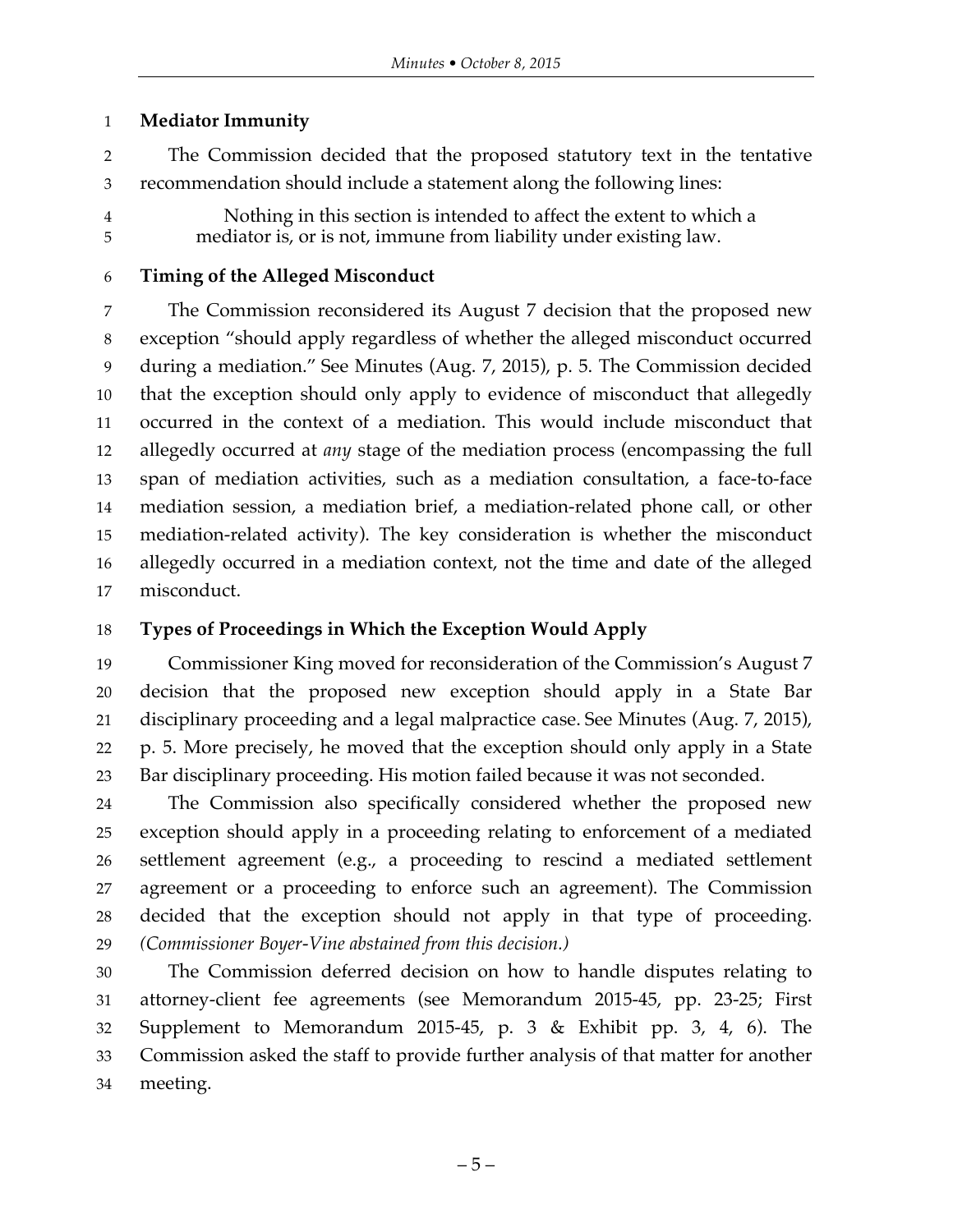## **Purpose for Invoking the Exception**

 The Commission considered whether the proposed new exception should refer to "reporting" of professional malfeasance, not just proving or disproving such malfeasance (see Memorandum 2015-45, pp. 26, 27). The Commission decided that a reference to "reporting" is not necessary.

## **Limitation on Extent of Disclosure of Mediation Communications**

 The Commission decided that the proposed new exception should include a provision similar to Uniform Mediation Act Section 6(d), which provides:

 (d) If a mediation communication is not privileged under subsection (a) or (b), only the portion of the communication necessary for the application of the exception from nondisclosure may be admitted. Admission of evidence under subsection (a) or (b) does not render the evidence, or any other mediation communication, discoverable or admissible for any other purpose.

## **Particular Types of Mediation Communications**

 The Commission considered whether to restrict the proposed new exception to a particular type of mediation communication, such as a private attorney- client discussion (see Memorandum 2015-45, pp. 31-33). The Commission decided not to impose such a restriction; the exception should apply to all types of mediation evidence.

## **In Camera Screening Process**

 The Commission did not discuss the details of the in camera screening process for the proposed new exception (see Memorandum 2015-45, pp. 27-30, 33-41). The Commission asked the staff to provide further analysis of that matter for another meeting.

## **Mediator Testimony**

 The Commission considered whether to propose any revision of Evidence Code Section 703.5, relating to mediator testimony (see Memorandum 2015-45, pp. 41-43). The Commission decided to leave Section 703.5 as is. *(Commissioner Capozzola voted against this decision.)*

## **Consequences of Invoking the New Exception and Losing**

 The Commission considered the possibility of specifying a sanction for a court to impose on a party who: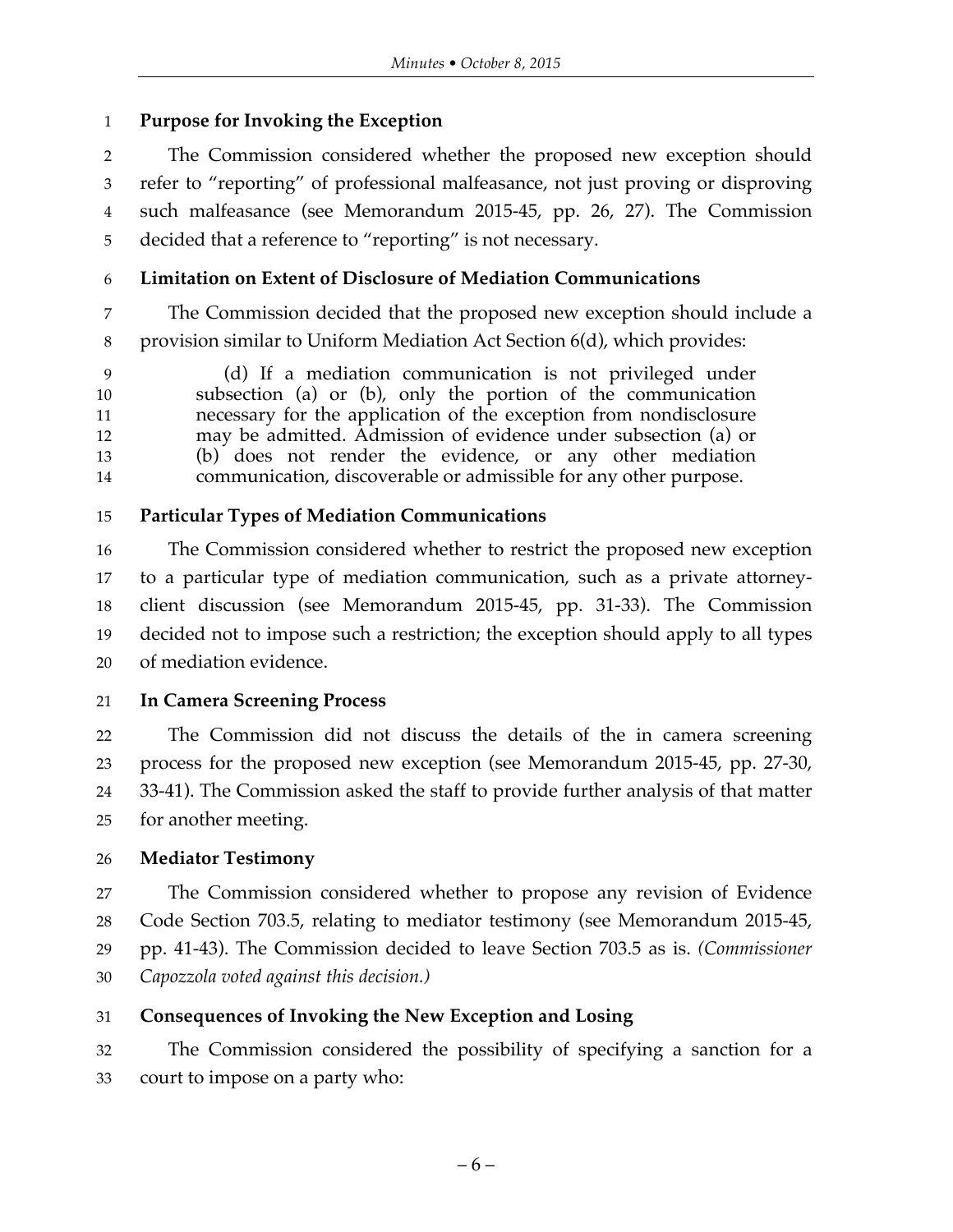| $\mathbf{1}$<br>$\overline{2}$ | seeks admission or disclosure of mediation evidence pursuant to<br>the proposed new exception,                                                                                                                                       |  |
|--------------------------------|--------------------------------------------------------------------------------------------------------------------------------------------------------------------------------------------------------------------------------------|--|
| 3                              | causes others to incur expenses or expend effort in response, and                                                                                                                                                                    |  |
| 4<br>5<br>6<br>7               | ultimately fails to prevail (either because the court concludes the<br>evidence is not admissible or subject to disclosure, or because the<br>evidence is admitted or disclosed but the party's claim turns out to<br>be meritless). |  |
| $8\,$                          | See Memorandum 2015-45, pp. 43-44.                                                                                                                                                                                                   |  |
| 9                              | The Commission decided not to specify a particular sanction to impose in                                                                                                                                                             |  |
| $10\,$                         | those circumstances. (Commissioner Boyer-Vine was not present for this decision.)                                                                                                                                                    |  |
| 11                             | Retroactivity                                                                                                                                                                                                                        |  |
| 12                             | The Commission decided that the proposed new exception should only apply                                                                                                                                                             |  |
| 13                             | to evidence from a mediation that commences after the exception becomes                                                                                                                                                              |  |
| 14                             | operative. (Commissioner Boyer-Vine was not present for this decision.)                                                                                                                                                              |  |
| 15                             | STUDY M-301 - DEADLY WEAPONS: MINOR CLEAN-UP ISSUES                                                                                                                                                                                  |  |
| 16                             | The Commission considered Memorandum 2015-43 presenting a draft                                                                                                                                                                      |  |
| 17                             | tentative recommendation proposing minor clean-up of various Penal Code                                                                                                                                                              |  |
| 18                             | provisions relating to deadly weapons.                                                                                                                                                                                               |  |
| 19                             | The Commission approved the draft tentative recommendation, with one                                                                                                                                                                 |  |
| 20                             | revision. On page 4, line 17, "subdivision" was replaced with "subdivisions."                                                                                                                                                        |  |
| 21                             | STUDY R-100 - FISH AND GAME LAW                                                                                                                                                                                                      |  |
| 22                             | The Commission considered Memorandum 2015-40, presenting a staff draft                                                                                                                                                               |  |
| 23                             | recommendation on Fish and Game Law: Technical Revisions and Minor Substantive                                                                                                                                                       |  |
| 24                             | <i>Improvements (Part 2)</i> . The Commission approved the staff draft as a final                                                                                                                                                    |  |
| 25                             | recommendation.                                                                                                                                                                                                                      |  |
| 26                             | The Commission also considered Memorandum 2015-41 and its First                                                                                                                                                                      |  |
| 27                             | Supplement, presenting a draft of commercial fishing provisions.<br>The                                                                                                                                                              |  |
| 28                             | Commission made the following decisions:                                                                                                                                                                                             |  |
| 29                             | The staff should further research whether the definition of "far                                                                                                                                                                     |  |
| 30                             | offshore fishery" in Fish and Game Section 8111 should be revised                                                                                                                                                                    |  |
| 31<br>32                       | to eliminate possible ambiguity regarding use of the word<br>"fishery." The staff should also solicit public comment on the issue                                                                                                    |  |
| 33                             | in a Staff Note and report on whatever is learned.                                                                                                                                                                                   |  |